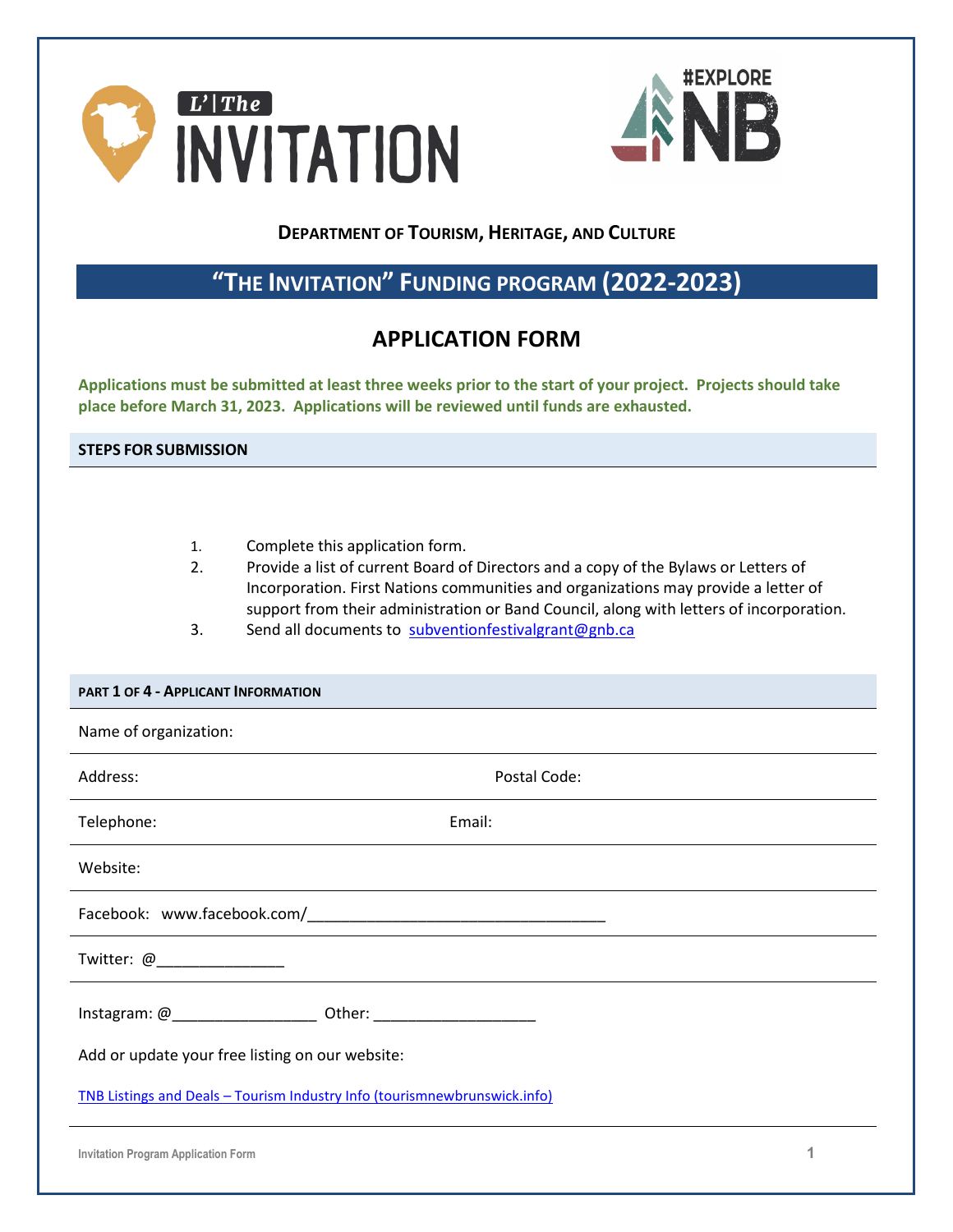| <b>PART 2 OF 4 - EVENT OR FESTIVAL INFORMATION</b> |
|----------------------------------------------------|
|----------------------------------------------------|

#### **Event or Festival Title:**

Proposed date: start day to end date:

New ?:\_\_\_\_\_\_\_\_\_\_\_\_\_\_\_\_\_\_\_\_\_\_\_\_\_\_ or How many years ?: \_\_\_\_\_\_\_\_\_\_\_\_\_\_\_\_\_\_\_\_\_\_\_\_\_\_

#### **Grant requested amount: \$**

**PART 3 OF 4 - APPLICATION**

#### 1. Initiative Description:

2. For each statement, please explain your approach to measuring the economic impact.

**A.) How will you measure the number of overnight stays generated by your festival or event?** 

- **B.) How many participants do you expect will attend the festival or event?** 
	- **a. how will you track this number?**
	- **b. what is the estimation of ticket sales?**
- **C.) Will you be able to provide additional ticketing data (e.g. postal codes)? Please Specify:**
- **D.) Other measurables such as social media hits or visits to a website as well as any results from traditional marketing.**

**Invitation Program Application Form 2**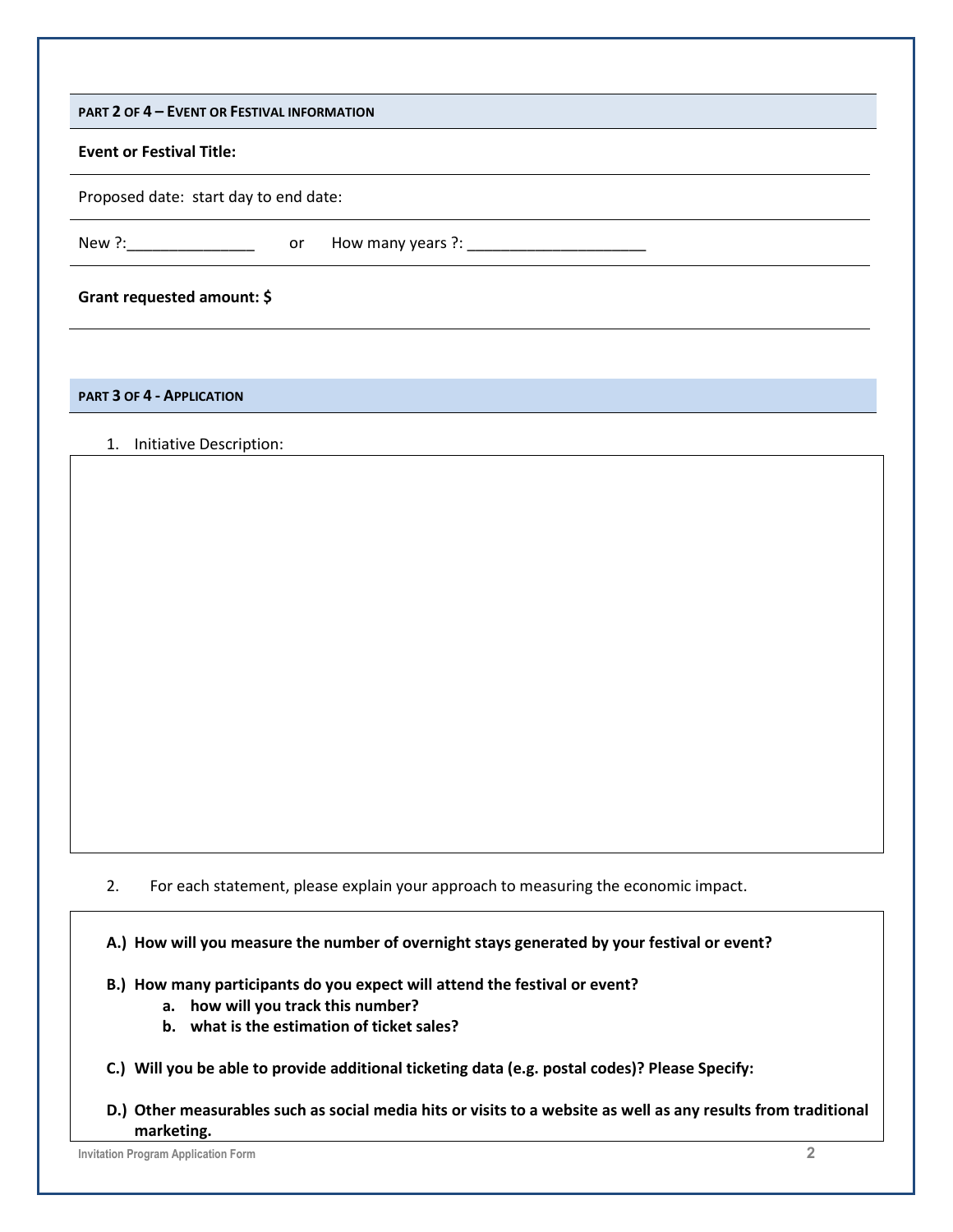2. Present the budget in support for the funding request:

share other sources of provincial and federal funding you have applied for.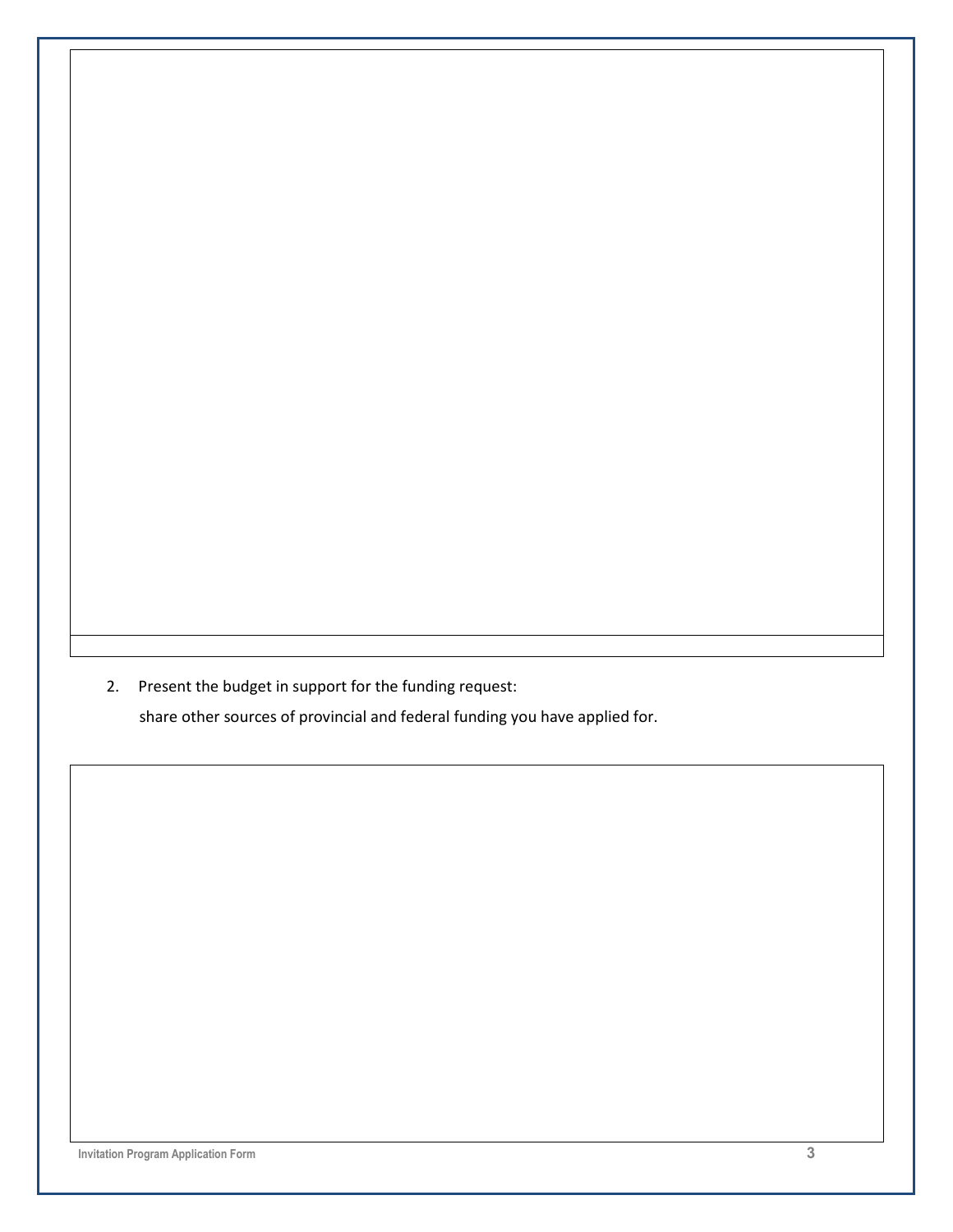3. Include your overall marketing strategy for this festival or event:

#### **PART 4 OF 4 - DECLARATION**

I hereby agree to provide all requested information as well as any other supporting documents needed to evaluate this application. I understand that my application may be disqualified if it is incomplete.

I recognize that applications are approved subject to availability of funds and that, beyond the provision of a grant, the Province of New Brunswick has no further commitment to the applicant. The Province will not be held responsible for the completion of an activity.

I agree to acknowledge the financial participation of the Province of New Brunswick in all publicity related to the activities of the proposed project. Most current provincial logos can be downloaded: New [Brunswick's Destination Brand – Tourism Industry Info \(tourismnewbrunswick.info\)](https://tourismnewbrunswick.info/brand/)

I agree that my project should be completed by March  $31<sup>st</sup>$  of the current fiscal year and that a final report will be submitted to the Department after the project is completed.